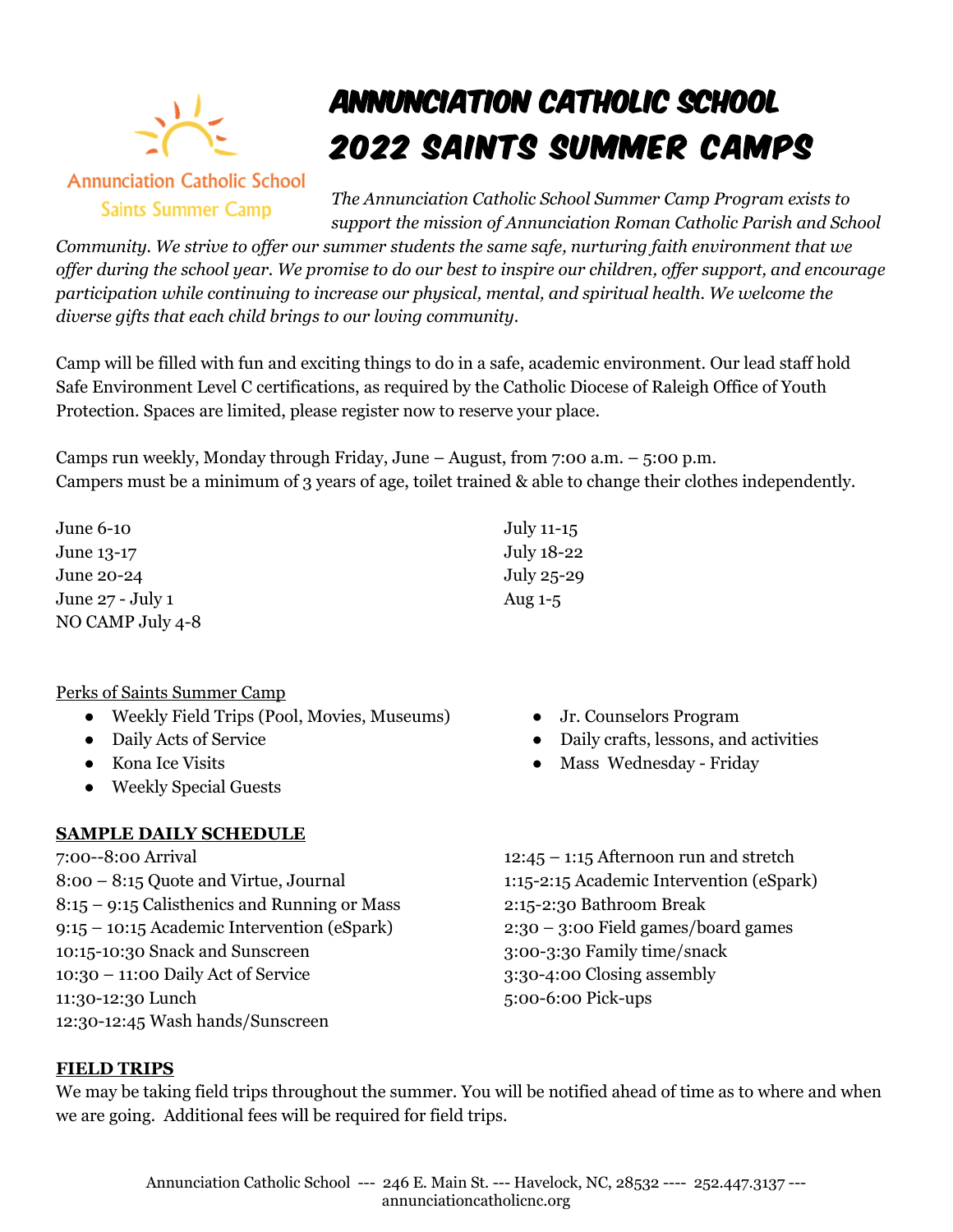## **DISCIPLINE**

Camp will use a discipline program based on 5 great rules. The 5 great rules are:

- 1.) Follow the whistles:
	- a. One Blow Freeze!
	- b. Two Blows Freeze, quiet sign in the air, mouths closed.
	- c. Three Blows Freeze, quiet sign in the air, mouths closed, have a seat, eyes on the teacher.
- 2.) Hands and Feet to yourself.
- 3.) When I am speaking, you may not interrupt. When you are speaking, I will not interrupt.
- 4.) Attitudes: Have a great attitude and good sportsmanship
- 5.) Fun: Learning is fun! We try to make camp fun for everyone here, and all of us work together

These rules will be enforced through positive reinforcement and redirection. If it becomes necessary, children will be given a time out as a consequence for repeated misbehavior. If a child cannot correct their behavior or becomes a danger to the other children in their group a parent will be called.

Our discipline policy is progressive, so, the first time a parent has to be called the child will receive a warning, or if the teacher deems it appropriate, that child will be sent home for the day. The second time a parent is called to pick up a child, the child will be suspended from the program for three days. The third time a parent is called the child will be suspended from the program for a week. The final time a parent is called, the child will not be permitted to return to the summer camp program. Suspensions do not come with a refund of money paid for that week.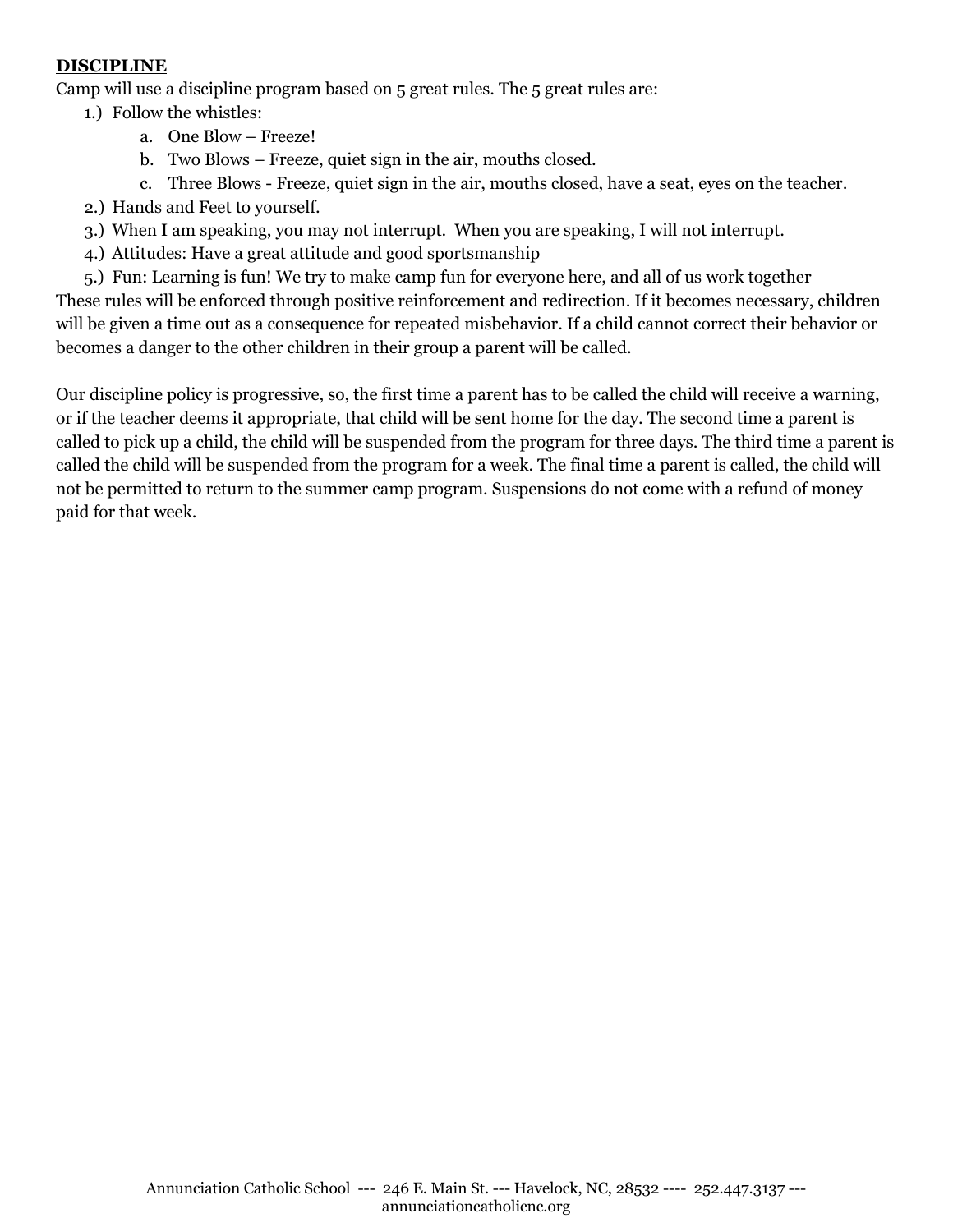

# Annunciation Catholic School Summer Camp 2022

| <b>Please Print Information on Form</b>                                                                                                                                                                                       |  |                                                                                                                |  |
|-------------------------------------------------------------------------------------------------------------------------------------------------------------------------------------------------------------------------------|--|----------------------------------------------------------------------------------------------------------------|--|
|                                                                                                                                                                                                                               |  |                                                                                                                |  |
|                                                                                                                                                                                                                               |  |                                                                                                                |  |
|                                                                                                                                                                                                                               |  |                                                                                                                |  |
|                                                                                                                                                                                                                               |  |                                                                                                                |  |
|                                                                                                                                                                                                                               |  | Day Time Phone: ________________________Work Phone: ____________________________Cell Phone(s): _______________ |  |
| E-mail entry and the contract of the contract of the contract of the contract of the contract of the contract of the contract of the contract of the contract of the contract of the contract of the contract of the contract |  |                                                                                                                |  |
|                                                                                                                                                                                                                               |  |                                                                                                                |  |
| <b>Emergency Contact</b>                                                                                                                                                                                                      |  |                                                                                                                |  |
|                                                                                                                                                                                                                               |  |                                                                                                                |  |
|                                                                                                                                                                                                                               |  |                                                                                                                |  |
| Registration Fee \$100.00,<br><b>Weekly Rates for</b><br><b>One Child-\$140.00</b><br>Two Children- \$250.00<br>Three Children-\$370.00<br>Campers must register for all 8 weeks of camp. Drop-ins are not available.         |  |                                                                                                                |  |

# *Registration is non-refundable and will be credited toward the last week of camp.*

For Office Use Only: Amount Received/Date/Check Number\_\_\_\_\_\_\_\_\_\_\_\_\_\_\_\_\_\_\_\_\_\_\_\_\_\_